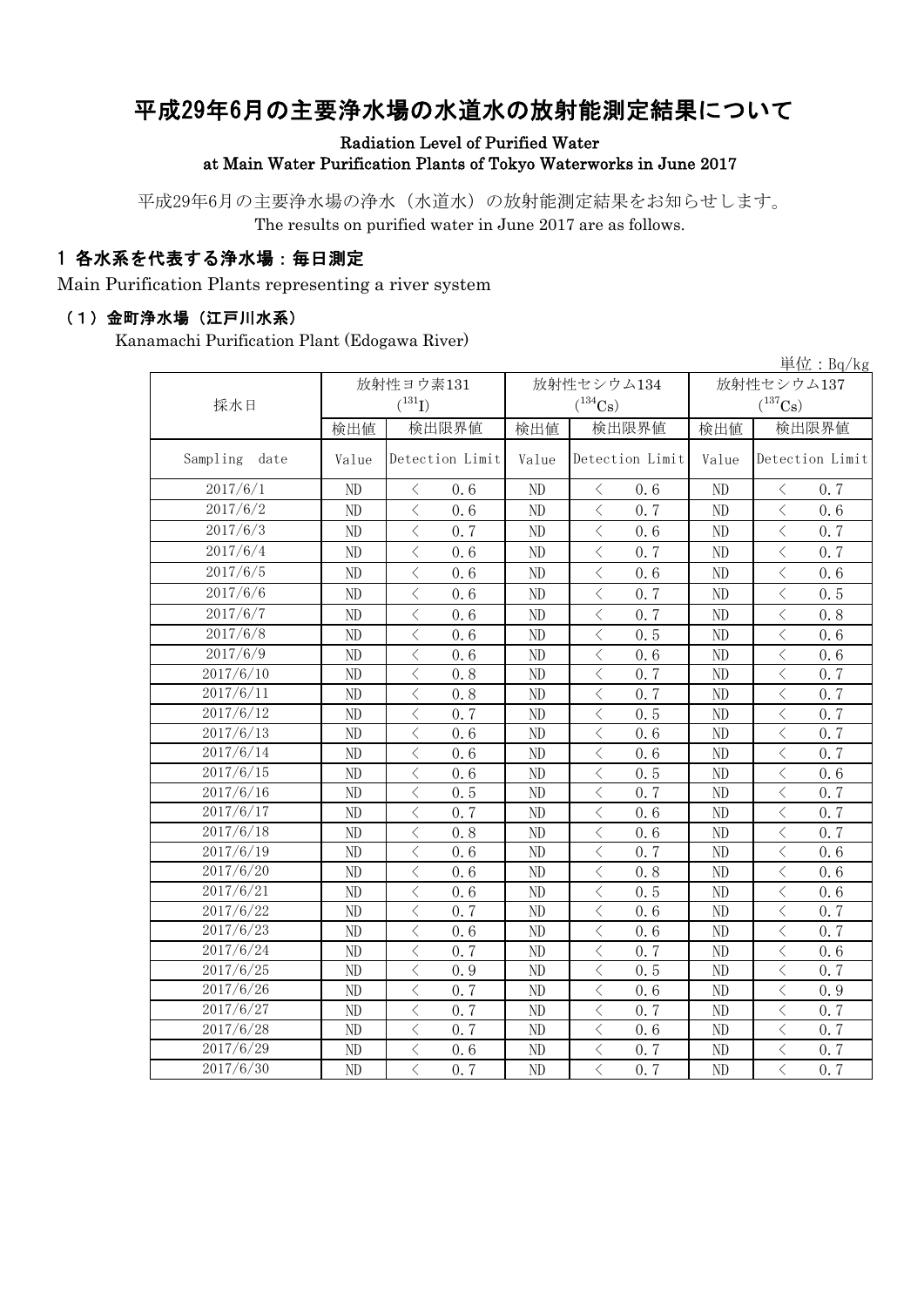### (2)朝霞浄水場 (荒川水系)

Asaka Purification Plant (Arakawa River)

|               |       |                                                 |          |                                                                                                                                                                      |          | 単位: Bg/kg                                        |  |
|---------------|-------|-------------------------------------------------|----------|----------------------------------------------------------------------------------------------------------------------------------------------------------------------|----------|--------------------------------------------------|--|
|               |       | 放射性ヨウ素131                                       |          | 放射性セシウム134                                                                                                                                                           |          | 放射性セシウム137                                       |  |
| 採水日           |       | $(^{131}I)$                                     |          | $(^{134}Cs)$                                                                                                                                                         |          | $(^{137}Cs)$                                     |  |
|               | 検出値   | 検出限界値                                           | 検出値      | 検出限界値                                                                                                                                                                | 検出値      | 検出限界値                                            |  |
| Sampling date | Value | Detection Limit                                 | Value    | Detection Limit                                                                                                                                                      | Value    | Detection Limit                                  |  |
| 2017/6/1      | ND    | $\langle$<br>0.7                                | ND       | $\lt$<br>0, 6                                                                                                                                                        | ND       | $\langle$<br>0, 6                                |  |
| 2017/6/2      | ND    | $\overline{\langle}$<br>0.8                     | ND       | $\overline{\langle}$<br>0.6                                                                                                                                          | ND       | $\overline{\left\langle \right\rangle }$<br>0.8  |  |
| 2017/6/3      | ND    | $\langle$<br>0.7                                | $\rm ND$ | $\,$ $\,$ $\,$<br>0.7                                                                                                                                                | ND       | $\, < \,$<br>0.7                                 |  |
| 2017/6/4      | ND    | $\langle$<br>0.6                                | ND       | $\lt$<br>0.7                                                                                                                                                         | ND       | $\lt$<br>0.8                                     |  |
| 2017/6/5      | ND    | $\overline{\left\langle \right\rangle }$<br>0.6 | ND       | $\overline{\left\langle \right\rangle }$<br>0, 6                                                                                                                     | ND       | $\overline{\left\langle \right\rangle }$<br>0.7  |  |
| 2017/6/6      | ND    | $\, <\,$<br>0.7                                 | $\rm ND$ | $\, <\,$<br>0.6                                                                                                                                                      | ND       | $\, \zeta \,$<br>0.7                             |  |
| 2017/6/7      | ND    | $\, <\,$<br>0.6                                 | ND       | $\, <\,$<br>0.6                                                                                                                                                      | ND       | $\, <\,$<br>0.5                                  |  |
| 2017/6/8      | ND    | $\lt$<br>0.7                                    | $\rm ND$ | $\lt$<br>0.8                                                                                                                                                         | ND       | $\lt$<br>0.7                                     |  |
| 2017/6/9      | ND    | $\overline{\left\langle \right\rangle }$<br>0.7 | $\rm ND$ | $\,$ $\,$ $\,$<br>0.6                                                                                                                                                | ND       | $\,$ $\,$ $\,$<br>0.6                            |  |
| 2017/6/10     | ND    | $\langle$<br>0.8                                | $\rm ND$ | $\lt$<br>0.6                                                                                                                                                         | ND       | $\,$ $\,$ $\,$<br>0.7                            |  |
| 2017/6/11     | ND    | $\overline{\left\langle \right\rangle }$<br>0.7 | ND       | $\lt$<br>0.7                                                                                                                                                         | ND       | $\lt$<br>0, 7                                    |  |
| 2017/6/12     | ND    | $\overline{\left\langle \right\rangle }$<br>0.7 | $\rm ND$ | $\overline{\left\langle \right\rangle }$<br>0.6                                                                                                                      | ND       | $\overline{\left\langle \right\rangle }$<br>0, 7 |  |
| 2017/6/13     | ND    | $\overline{\left\langle \right\rangle }$<br>0.8 | $\rm ND$ | $\overline{\left\langle \right\rangle }$<br>0.5                                                                                                                      | ND       | $\overline{\left\langle \right\rangle }$<br>0.8  |  |
| 2017/6/14     | ND    | $\langle$<br>0.6                                | ND       | $\langle$<br>0.8                                                                                                                                                     | ND       | $\lt$<br>0.8                                     |  |
| 2017/6/15     | ND    | $\overline{\langle}$<br>0.7                     | $\rm ND$ | $\overline{\left\langle \right\rangle }$<br>0.7                                                                                                                      | ND       | $\overline{\langle}$<br>0.8                      |  |
| 2017/6/16     | ND    | $\overline{\left\langle \right\rangle }$<br>0.7 | $\rm ND$ | $\overline{\left\langle \right\rangle }$<br>0.7                                                                                                                      | ND       | $\,$ $\,$ $\,$<br>0.6                            |  |
| 2017/6/17     | ND    | $\overline{\left\langle \right\rangle }$<br>0.7 | $\rm ND$ | $\langle$<br>0.7                                                                                                                                                     | ND       | $\langle$<br>0.7                                 |  |
| 2017/6/18     | ND    | $\overline{\left\langle \right\rangle }$<br>0.7 | $\rm ND$ | $\langle$<br>0.7                                                                                                                                                     | ND       | $\lt$<br>0.5                                     |  |
| 2017/6/19     | ND    | $\, <\,$<br>0.8                                 | $\rm ND$ | $\, \big\langle \,$<br>0.6                                                                                                                                           | ND       | $\, \zeta \,$<br>0.6                             |  |
| 2017/6/20     | ND    | $\langle$<br>0, 7                               | $\rm ND$ | 0.6<br>$\langle$                                                                                                                                                     | ND       | $\lt$<br>0.8                                     |  |
| 2017/6/21     | ND    | $\lt$<br>0.5                                    | ND       | $\lt$<br>0.6                                                                                                                                                         | ND       | $\langle$<br>0.6                                 |  |
| 2017/6/22     | ND    | $\,$ $\,$ $\,$<br>0.7                           | $\rm ND$ | $\,$ $\,$ $\,$<br>0.6                                                                                                                                                | ND       | $\,$ $\,$ $\,$<br>0.7                            |  |
| 2017/6/23     | ND    | $\overline{\left\langle \right\rangle }$<br>0.6 | $\rm ND$ | $\lt$<br>0.6                                                                                                                                                         | ND       | $\lt$<br>0.7                                     |  |
| 2017/6/24     | ND    | $\langle$<br>0.7                                | ND       | $\lt$<br>0.6                                                                                                                                                         | ND       | $\langle$<br>0.8                                 |  |
| 2017/6/25     | ND    | $\overline{\left\langle \right\rangle }$<br>0.8 | $\rm ND$ | $\lt$<br>0.6                                                                                                                                                         | ND       | $\lt$<br>0.6                                     |  |
| 2017/6/26     | ND    | $\langle$<br>0.6                                | $\rm ND$ | $\overline{\left\langle \right. }% ,\left\langle \overline{\left\langle \right. }% ,\left\langle \overline{\left\langle \right\rangle }\right\rangle \right.$<br>0.5 | ND       | $\langle$<br>0.7                                 |  |
| 2017/6/27     | ND    | $\overline{\left\langle \right\rangle }$<br>0.6 | $\rm ND$ | $\overline{\left\langle \right\rangle }$<br>0.6                                                                                                                      | ND       | $\langle$<br>0.6                                 |  |
| 2017/6/28     | ND    | $\langle$<br>0.6                                | ND       | $\langle$<br>0.6                                                                                                                                                     | ND       | $\langle$<br>0.7                                 |  |
| 2017/6/29     | ND    | $\overline{\left\langle \right\rangle }$<br>0.7 | ND       | $\langle$<br>0.6                                                                                                                                                     | ND       | $\overline{\left\langle \right\rangle }$<br>0.9  |  |
| 2017/6/30     | ND    | $\overline{\langle}$<br>0.7                     | $\rm ND$ | $\overline{\langle}$<br>0.7                                                                                                                                          | $\rm ND$ | $\overline{\langle}$<br>0.8                      |  |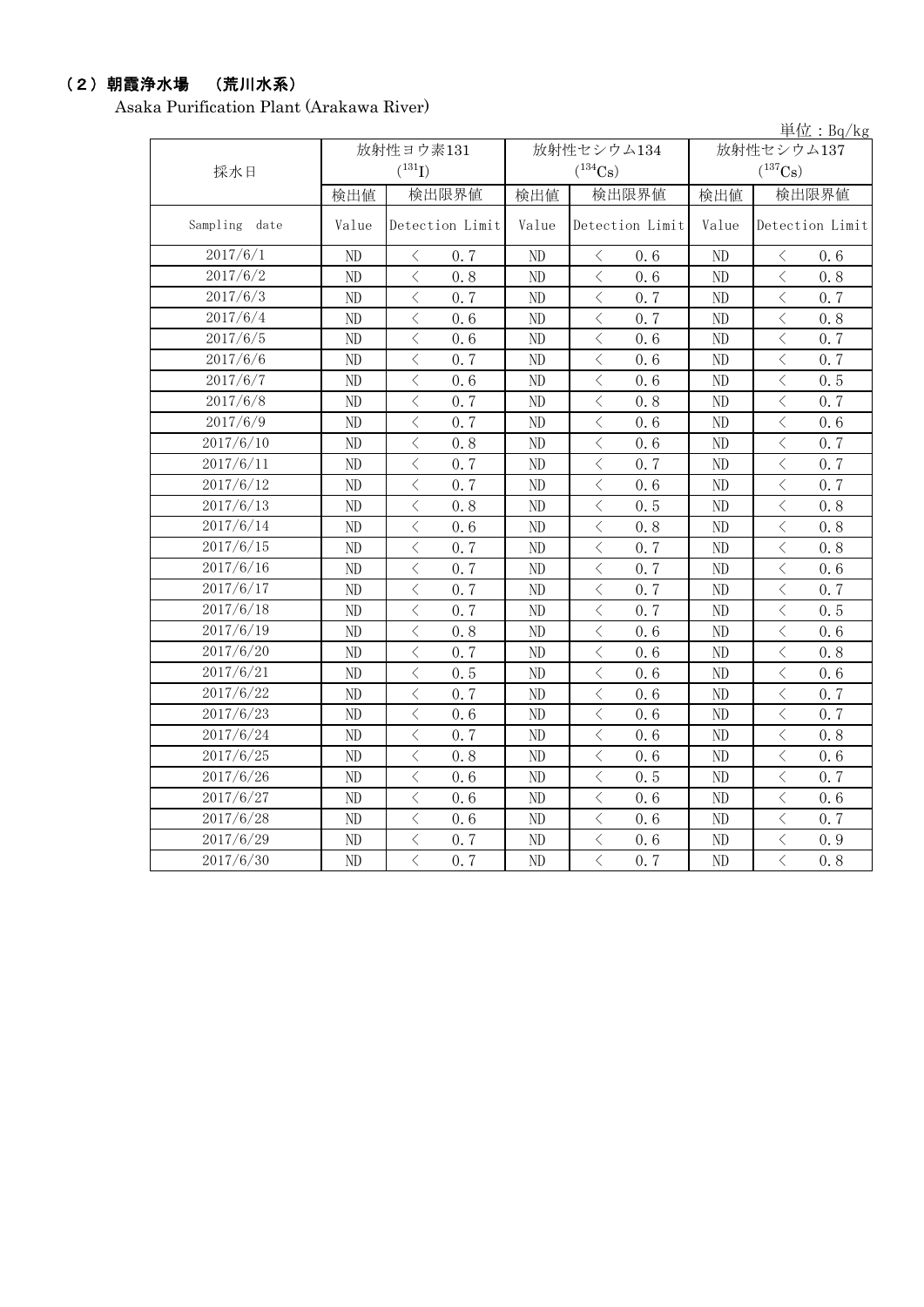# (3)小作浄水場 (多摩川水系)

Ozaku Purification Plant (Tamagawa River)

|               |          |                                                 | 単位: Bg/kg |                                                  |            |                                                 |  |
|---------------|----------|-------------------------------------------------|-----------|--------------------------------------------------|------------|-------------------------------------------------|--|
|               |          | 放射性ヨウ素131                                       |           | 放射性セシウム134                                       | 放射性セシウム137 |                                                 |  |
| 採水日           |          | $(^{131}I)$                                     |           | $(^{134}Cs)$                                     |            | $(^{137}Cs)$                                    |  |
|               | 検出値      | 検出限界値                                           | 検出値       | 検出限界値                                            | 検出値        | 検出限界値                                           |  |
| Sampling date | Value    | Detection Limit                                 | Value     | Detection Limit                                  | Value      | Detection Limit                                 |  |
| 2017/6/1      | ND       | 0, 6<br>$\langle$                               | ND        | $\lt$<br>0, 7                                    | ND         | $\langle$<br>0, 7                               |  |
| 2017/6/2      | ND       | $\overline{\langle}$<br>0.7                     | ND        | $\overline{\left\langle \right\rangle }$<br>0.7  | ND         | $\overline{\left\langle \right\rangle }$<br>0.7 |  |
| 2017/6/3      | $\rm ND$ | $\langle$<br>0.8                                | ND        | $\lt$<br>0.6                                     | ND         | $\langle$<br>0.6                                |  |
| 2017/6/4      | ND       | $\lt$<br>0.8                                    | ND        | $\lt$<br>0.7                                     | ND         | $\lt$<br>0.8                                    |  |
| 2017/6/5      | ND       | $\overline{\left\langle \right\rangle }$<br>0.7 | ND        | $\overline{\left\langle \right\rangle }$<br>0.7  | ND         | $\lt$<br>0.8                                    |  |
| 2017/6/6      | $\rm ND$ | $\,$ $\,$ $\,$<br>0.6                           | ND        | $\lt$<br>0.7                                     | ND         | $\, <\,$<br>0.9                                 |  |
| 2017/6/7      | ND       | $\, <\,$<br>0.7                                 | ND        | $\lt$<br>0.7                                     | ND         | 0.8<br>$\lt$                                    |  |
| 2017/6/8      | ND       | $\,$ $\,$ $\,$<br>0.8                           | ND        | $\langle$<br>0.7                                 | ND         | $\lt$<br>0, 7                                   |  |
| 2017/6/9      | $\rm ND$ | $\overline{\left\langle \right\rangle }$<br>0.7 | ND        | $\langle$<br>0.6                                 | ND         | $\,$ $\,$ $\,$<br>0.7                           |  |
| 2017/6/10     | $\rm ND$ | $\,$ $\,$ $\,$<br>0.8                           | ND        | $\langle$<br>0.7                                 | $\rm ND$   | $\,$ $\,$ $\,$<br>0.6                           |  |
| 2017/6/11     | ND       | $\lt$<br>0.6                                    | ND        | $\lt$<br>0.6                                     | ND         | $\lt$<br>0, 7                                   |  |
| 2017/6/12     | ND       | $\overline{\left\langle \right\rangle }$<br>0.6 | ND        | $\overline{\left\langle \right\rangle }$<br>0.7  | ND         | $\overline{\left\langle \right\rangle }$<br>0.8 |  |
| 2017/6/13     | ND       | $\overline{\left\langle \right\rangle }$<br>0.7 | ND        | $\langle$<br>0.6                                 | ND         | $\langle$<br>0.6                                |  |
| 2017/6/14     | ND       | $\,$ $\,$ $\,$<br>0.6                           | ND        | $\langle$<br>0, 6                                | ND         | $\langle$<br>0.8                                |  |
| 2017/6/15     | ND       | $\overline{\langle}$<br>0.6                     | ND        | $\overline{\left\langle \right\rangle }$<br>0, 6 | ND         | $\langle$<br>0, 6                               |  |
| 2017/6/16     | $\rm ND$ | $\overline{\left\langle \right\rangle }$<br>0.6 | ND        | $\overline{\left\langle \right\rangle }$<br>0.8  | ND         | $\,$ $\,$ $\,$<br>0.7                           |  |
| 2017/6/17     | ND       | $\lt$<br>0.8                                    | ND        | $\langle$<br>0.7                                 | ND         | $\langle$<br>0.7                                |  |
| 2017/6/18     | $\rm ND$ | $\,$ $\,$ $\,$<br>0.8                           | ND        | $\langle$<br>0.7                                 | $\rm ND$   | $\langle$<br>0.7                                |  |
| 2017/6/19     | ND       | $\, \zeta \,$<br>0.6                            | ND        | $\langle$<br>0.7                                 | ND         | $\lt$<br>0.6                                    |  |
| 2017/6/20     | ND       | $\langle$<br>0.6                                | ND        | $\langle$<br>0.8                                 | ND         | $\lt$<br>0.9                                    |  |
| 2017/6/21     | $\rm ND$ | $\,$ $\,$ $\,$<br>0.6                           | ND        | $\lt$<br>0.6                                     | ND         | $\lt$<br>0.7                                    |  |
| 2017/6/22     | ND       | $\, <\,$<br>0.7                                 | ND        | $\lt$<br>0.5                                     | ND         | $\, <\,$<br>0.6                                 |  |
| 2017/6/23     | ND       | $\lt$<br>0, 6                                   | ND        | $\lt$<br>0.6                                     | ND         | $\lt$<br>0.6                                    |  |
| 2017/6/24     | ND       | $\overline{\left\langle \right\rangle }$<br>0.7 | ND        | $\langle$<br>0.5                                 | ND         | $\langle$<br>0.7                                |  |
| 2017/6/25     | $\rm ND$ | $\,$ $\,$ $\,$<br>0.8                           | ND        | $\langle$<br>0.6                                 | $\rm ND$   | $\,$ $\,$ $\,$<br>0.9                           |  |
| 2017/6/26     | ND       | $\lt$<br>0.7                                    | ND        | $\lt$<br>0.6                                     | ND         | $\lt$<br>0.8                                    |  |
| 2017/6/27     | ND       | $\langle$<br>0.7                                | ND        | $\overline{\left\langle \right\rangle }$<br>0.7  | $\rm ND$   | $\overline{\left\langle \right\rangle }$<br>0.7 |  |
| 2017/6/28     | ND       | $\,$ $\,$ $\,$<br>0.8                           | ND        | $\langle$<br>0.7                                 | ND         | $\langle$<br>0.6                                |  |
| 2017/6/29     | ND       | $\langle$<br>0, 6                               | ND        | $\lt$<br>0.6                                     | ND         | $\overline{\left\langle \right\rangle }$<br>0.7 |  |
| 2017/6/30     | ND       | $\overline{\langle}$<br>0.6                     | ND        | $\overline{\langle}$<br>0.5                      | $\rm ND$   | $\overline{\langle}$<br>0.7                     |  |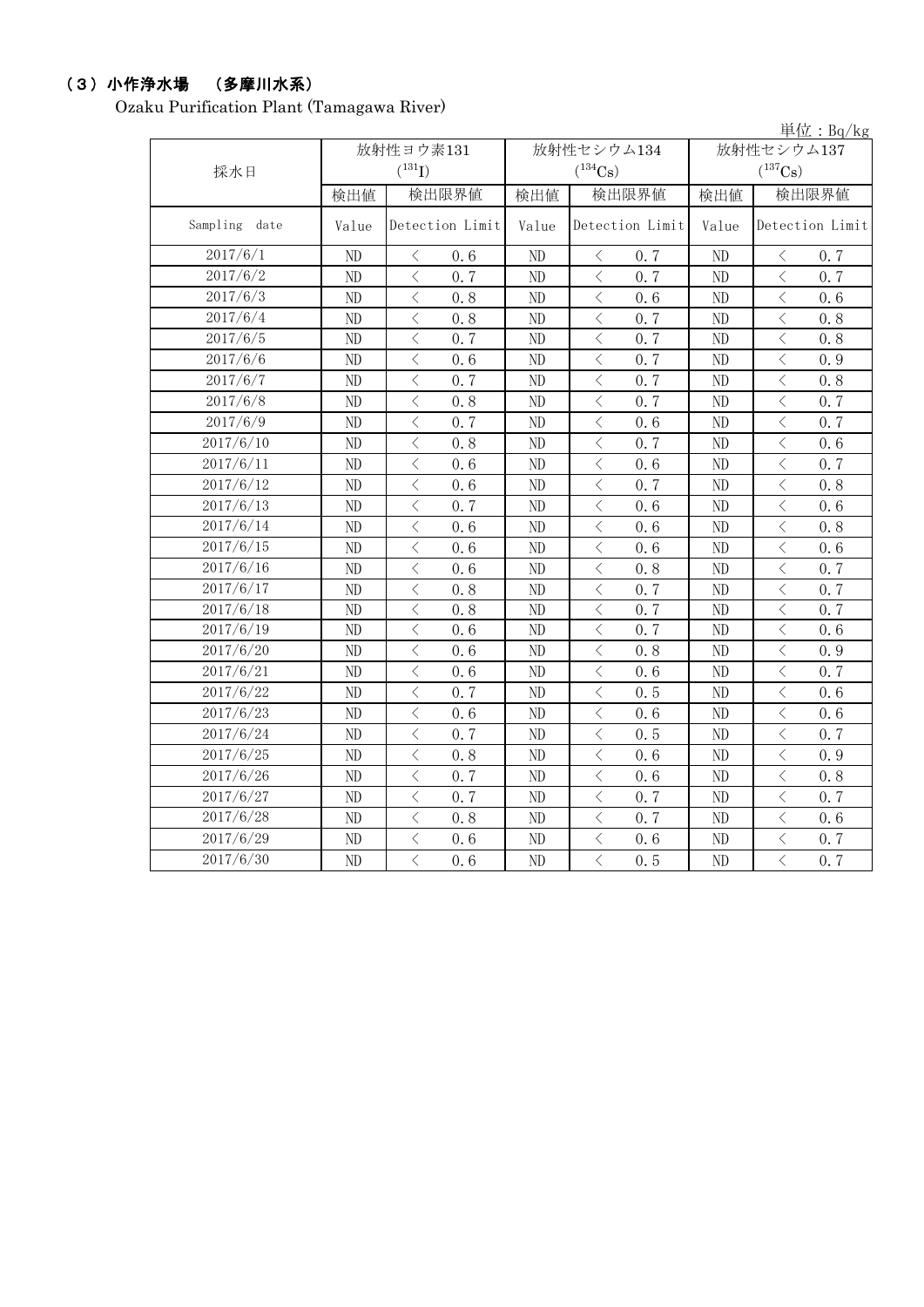# (4)東村山浄水場 (多摩川・荒川水系)

Higashi-murayama Purification Plant (Tamagawa・Arakawa River)

|               | 単位: Bq/kg |                                                  |       |                                                                                                                                                                      |                |                                                 |  |  |  |
|---------------|-----------|--------------------------------------------------|-------|----------------------------------------------------------------------------------------------------------------------------------------------------------------------|----------------|-------------------------------------------------|--|--|--|
|               |           | 放射性ヨウ素131                                        |       | 放射性セシウム134                                                                                                                                                           |                | 放射性セシウム137                                      |  |  |  |
| 採水日           |           | $(^{131}I)$                                      |       | $(^{134}Cs)$                                                                                                                                                         |                | $(^{137}Cs)$                                    |  |  |  |
|               | 検出値       | 検出限界値                                            | 検出値   | 検出限界値                                                                                                                                                                | 検出値            | 検出限界値                                           |  |  |  |
| Sampling date | Value     | Detection Limit                                  | Value | Detection Limit                                                                                                                                                      | Value          | Detection Limit                                 |  |  |  |
| 2017/6/1      | ND        | 0.7<br>$\langle$                                 | ND    | $\langle$<br>0.6                                                                                                                                                     | ND             | 0.7<br>$\langle$                                |  |  |  |
| 2017/6/2      | ND        | $\overline{\left\langle \right\rangle }$<br>0.6  | ND    | $\langle$<br>0.7                                                                                                                                                     | ND             | $\langle$<br>0, 7                               |  |  |  |
| 2017/6/3      | ND        | $\langle$<br>0.8                                 | ND.   | $\lt$<br>0.6                                                                                                                                                         | ND             | $\langle$<br>0, 6                               |  |  |  |
| 2017/6/4      | ND        | $\langle$<br>0.8                                 | ND    | $\lt$<br>0.6                                                                                                                                                         | ND             | $\, \zeta \,$<br>0.7                            |  |  |  |
| 2017/6/5      | ND        | $\,$ $\,$ $\,$<br>0.6                            | ND    | $\lt$<br>0.4                                                                                                                                                         | ND             | $\langle$<br>0.7                                |  |  |  |
| 2017/6/6      | ND        | $\langle$<br>0.8                                 | ND    | $\lt$<br>0.7                                                                                                                                                         | ND             | $\langle$<br>0.8                                |  |  |  |
| 2017/6/7      | ND        | $\langle$<br>0, 7                                | ND    | $\langle$<br>0, 7                                                                                                                                                    | N <sub>D</sub> | $\langle$<br>0, 6                               |  |  |  |
| 2017/6/8      | ND        | $\overline{\left\langle \right\rangle }$<br>0.6  | ND    | $\langle$<br>0.6                                                                                                                                                     | ND             | $\langle$<br>0.7                                |  |  |  |
| 2017/6/9      | ND        | $\,$ $\,$ $\,$<br>0.7                            | ND    | $\lt$<br>0.6                                                                                                                                                         | ND             | $\langle$<br>0, 7                               |  |  |  |
| 2017/6/10     | ND        | $\langle$<br>0, 6                                | ND    | $\overline{\left\langle \right\rangle }$<br>0, 7                                                                                                                     | ND             | $\langle$<br>0.8                                |  |  |  |
| 2017/6/11     | ND        | $\lt$<br>0.8                                     | ND    | $\langle$<br>0.7                                                                                                                                                     | ND             | $\langle$<br>0.7                                |  |  |  |
| 2017/6/12     | ND        | $\,$ $\,$ $\,$<br>0.8                            | ND    | $\langle$<br>0.6                                                                                                                                                     | $\rm ND$       | $\langle$<br>0.8                                |  |  |  |
| 2017/6/13     | ND        | $\lt$<br>0.7                                     | ND    | $\lt$<br>0.8                                                                                                                                                         | ND             | $\lt$<br>0.7                                    |  |  |  |
| 2017/6/14     | ND        | $\overline{\left\langle \right\rangle }$<br>0, 7 | ND    | $\lt$<br>0, 6                                                                                                                                                        | ND             | $\lt$<br>0, 7                                   |  |  |  |
| 2017/6/15     | ND        | $\overline{\left\langle \right\rangle }$<br>0.8  | ND    | $\overline{\left\langle \right. }% ,\left\langle \overline{\left\langle \right. }% ,\left\langle \overline{\left\langle \right\rangle }\right\rangle \right.$<br>0.7 | ND             | $\langle$<br>0.7                                |  |  |  |
| 2017/6/16     | ND        | $\lt$<br>0.7                                     | ND    | $\langle$<br>0.6                                                                                                                                                     | ND             | $\langle$<br>0.7                                |  |  |  |
| 2017/6/17     | ND        | $\lt$<br>0.8                                     | ND    | $\langle$<br>0.6                                                                                                                                                     | ND             | $\overline{\left\langle \right\rangle }$<br>0.8 |  |  |  |
| 2017/6/18     | ND        | $\, <\,$<br>0.7                                  | ND    | $\lt$<br>0.7                                                                                                                                                         | ND             | $\, <\,$<br>0.8                                 |  |  |  |
| 2017/6/19     | $\rm ND$  | $\langle$<br>0.8                                 | ND    | $\lt$<br>0.7                                                                                                                                                         | ND             | $\lt$<br>0.6                                    |  |  |  |
| 2017/6/20     | ND        | $\langle$<br>0.6                                 | ND    | $\lt$<br>0.6                                                                                                                                                         | ND             | $\langle$<br>0.6                                |  |  |  |
| 2017/6/21     | ND        | $\overline{\left\langle \right\rangle }$<br>0.6  | ND    | $\overline{\left\langle \right\rangle }$<br>0.6                                                                                                                      | ND             | $\langle$<br>0, 6                               |  |  |  |
| 2017/6/22     | ND        | $\langle$<br>0.6                                 | ND    | $\lt$<br>0.7                                                                                                                                                         | ND             | $\langle$<br>0.9                                |  |  |  |
| 2017/6/23     | ND        | $\,$ $\,$ $\,$<br>0.6                            | ND    | $\lt$<br>0.5                                                                                                                                                         | ND             | $\,$ $\,$ $\,$<br>0.8                           |  |  |  |
| 2017/6/24     | ND        | $\langle$<br>0.7                                 | ND    | $\langle$<br>0.5                                                                                                                                                     | ND             | $\langle$<br>0.6                                |  |  |  |
| 2017/6/25     | ND        | $\lt$<br>0.7                                     | ND    | $\langle$<br>0.6                                                                                                                                                     | ND             | $\lt$<br>0.8                                    |  |  |  |
| 2017/6/26     | ND        | $\langle$<br>0.6                                 | ND    | 0.5<br>$\lt$                                                                                                                                                         | ND             | $\lt$<br>0.7                                    |  |  |  |
| 2017/6/27     | ND        | $\langle$<br>0.7                                 | ND    | $\lt$<br>0.8                                                                                                                                                         | ND             | $\langle$<br>0.8                                |  |  |  |
| 2017/6/28     | ND        | $\langle$<br>0.8                                 | ND    | $\lt$<br>0.7                                                                                                                                                         | ND             | $\langle$<br>0.6                                |  |  |  |
| 2017/6/29     | ND        | $\lt$<br>0.7                                     | ND.   | $\lt$<br>0.6                                                                                                                                                         | ND             | $\lt$<br>0, 6                                   |  |  |  |
| 2017/6/30     | ND        | $\overline{\left\langle \right\rangle }$<br>0.5  | ND    | $\overline{\left\langle \right\rangle }$<br>0.8                                                                                                                      | ND             | $\overline{\left\langle \right\rangle }$<br>0.8 |  |  |  |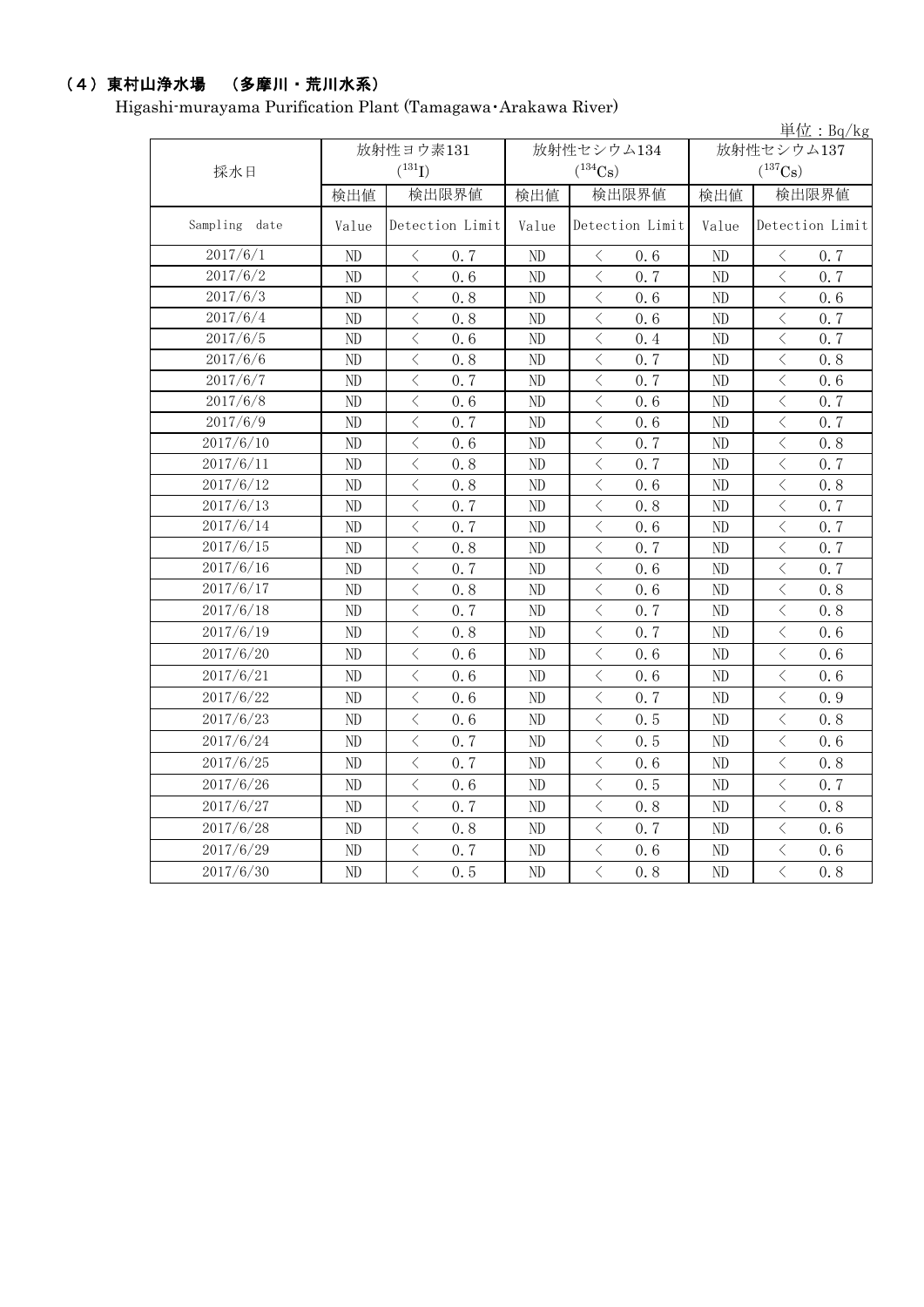# (5)長沢浄水場 (相模川水系)

Nagasawa Purification Plant (Sagamigawa River)

|               |          |                                                  |       |                              |            | 単位: $Bq/kg$                                      |  |
|---------------|----------|--------------------------------------------------|-------|------------------------------|------------|--------------------------------------------------|--|
|               |          | 放射性ヨウ素131                                        |       | 放射性セシウム134                   | 放射性セシウム137 |                                                  |  |
| 採水日           |          | $(^{131}I)$                                      |       | $(^{134}Cs)$                 |            | $(^{137}Cs)$                                     |  |
|               | 検出値      | 検出限界値                                            | 検出値   | 検出限界値                        | 検出値        | 検出限界値                                            |  |
| Sampling date | Value    | Detection Limit                                  | Value | Detection Limit              | Value      | Detection Limit                                  |  |
| 2017/6/1      | ND       | $\langle$<br>0.7                                 | ND    | $\lt$<br>0, 8                | ND         | $\langle$<br>0.7                                 |  |
| 2017/6/2      | ND       | $\,$ $\,$ $\,$<br>0.7                            | ND    | $\,$ $\,$ $\,$<br>0, 6       | $\rm ND$   | $\langle$<br>0.7                                 |  |
| 2017/6/3      | ND       | $\lt$<br>0.7                                     | ND    | $\langle$<br>0.6             | ND         | $\, <\,$<br>0.7                                  |  |
| 2017/6/4      | ND       | $\lt$<br>0.7                                     | ND    | $\langle$<br>0, 7            | ND         | $\lt$<br>0, 8                                    |  |
| 2017/6/5      | $\rm ND$ | $\langle$<br>0.7                                 | ND    | $\lt$<br>0.6                 | ND         | $\langle$<br>0.7                                 |  |
| 2017/6/6      | ND       | $\overline{\left\langle \right\rangle }$<br>0.6  | ND    | $\, < \,$<br>0.6             | $\rm ND$   | $\langle$<br>0.7                                 |  |
| 2017/6/7      | $\rm ND$ | $\overline{\left\langle \right\rangle }$<br>0.6  | ND    | $\lt$<br>0.6                 | ND         | $\langle$<br>0, 7                                |  |
| 2017/6/8      | ND       | $\overline{\left\langle \right\rangle }$<br>0.7  | ND    | $\lt$<br>0.7                 | ND         | $\overline{\left\langle \right\rangle }$<br>0, 7 |  |
| 2017/6/9      | $\rm ND$ | $\langle$<br>0.7                                 | ND    | $\,$ $\,$ $\,$<br>0.6        | ND         | $\overline{\left\langle \right\rangle }$<br>0.9  |  |
| 2017/6/10     | $\rm ND$ | $\lt$<br>0.7                                     | ND    | $\langle$<br>0.7             | $\rm ND$   | $\lt$<br>0.7                                     |  |
| 2017/6/11     | $\rm ND$ | $\overline{\left\langle \right\rangle }$<br>0, 7 | ND    | $\langle$<br>0, 7            | ND         | $\langle$<br>0, 6                                |  |
| 2017/6/12     | ND       | $\langle$<br>0.7                                 | ND    | $\langle$<br>0.7             | $\rm ND$   | $\langle$<br>0.7                                 |  |
| 2017/6/13     | $\rm ND$ | $\lt$<br>0.7                                     | ND    | $\langle$<br>0.5             | ND         | $\lt$<br>0.7                                     |  |
| 2017/6/14     | ND       | $\,$ $\,$ $\,$<br>0.7                            | ND    | $\langle$<br>0.7             | ND         | $\langle$<br>0.8                                 |  |
| 2017/6/15     | ND       | $\lt$<br>0.7                                     | ND    | $\langle$<br>0.7             | $\rm ND$   | $\langle$<br>0.5                                 |  |
| 2017/6/16     | $\rm ND$ | $\,$ $\,$ $\,$<br>0.7                            | ND    | $\,$ $\,$ $\,$<br>0.7        | $\rm ND$   | $\langle$<br>0.9                                 |  |
| 2017/6/17     | $\rm ND$ | $\overline{\left\langle \right\rangle }$<br>0.9  | ND    | $\, < \,$<br>0.7             | ND         | $\overline{\left\langle \right\rangle }$<br>0.6  |  |
| 2017/6/18     | $\rm ND$ | $\lt$<br>0.7                                     | ND    | $\,<\,$<br>0.7               | ND         | $\langle$<br>0.7                                 |  |
| 2017/6/19     | ND       | $\langle$<br>0.6                                 | ND    | $\langle$<br>0.5             | ND         | $\langle$<br>0, 7                                |  |
| 2017/6/20     | $\rm ND$ | $\langle$<br>0.6                                 | ND    | $\,$ $\,$ $\,$<br>0.7        | $\rm ND$   | $\langle$<br>0.6                                 |  |
| 2017/6/21     | $\rm ND$ | $\lt$<br>0.6                                     | ND    | $\,<\,$<br>0.7               | ND         | $\lt$<br>0.7                                     |  |
| 2017/6/22     | ND       | $\lt$<br>0.6                                     | ND    | $\lt$<br>0.6                 | ND         | $\lt$<br>0.7                                     |  |
| 2017/6/23     | $\rm ND$ | $\lt$<br>0.7                                     | ND    | $\lt$<br>0.7                 | ND         | $\lt$<br>0.6                                     |  |
| 2017/6/24     | ND       | $\lt$<br>0.8                                     | ND    | $\lt$<br>0.6                 | ND         | $\lt$<br>0.6                                     |  |
| 2017/6/25     | $\rm ND$ | $\lt$<br>0.7                                     | ND    | $\lt$<br>0.6                 | ND         | $\lt$<br>0.7                                     |  |
| 2017/6/26     | $\rm ND$ | $\langle$<br>0.6                                 | ND    | $\,<\,$<br>0.6               | ND         | $\,$ $\,$ $\,$<br>0.7                            |  |
| 2017/6/27     | $\rm ND$ | $\langle$<br>0.6                                 | ND    | $\overline{\langle}$<br>0.7  | $\rm ND$   | $\lt$<br>0.6                                     |  |
| 2017/6/28     | $\rm ND$ | $\langle$<br>0, 6                                | ND    | $\langle$<br>0.6             | $\rm ND$   | $\langle$<br>0, 7                                |  |
| 2017/6/29     | $\rm ND$ | $\lt$<br>0.6                                     | ND    | $\,<\,$<br>0, 7              | ND         | $\lt$<br>0.7                                     |  |
| 2017/6/30     | ND       | $\overline{\langle}$<br>0.6                      | ND    | $\overline{\langle}$<br>0, 7 | ND         | $\overline{\langle}$<br>0, 6                     |  |